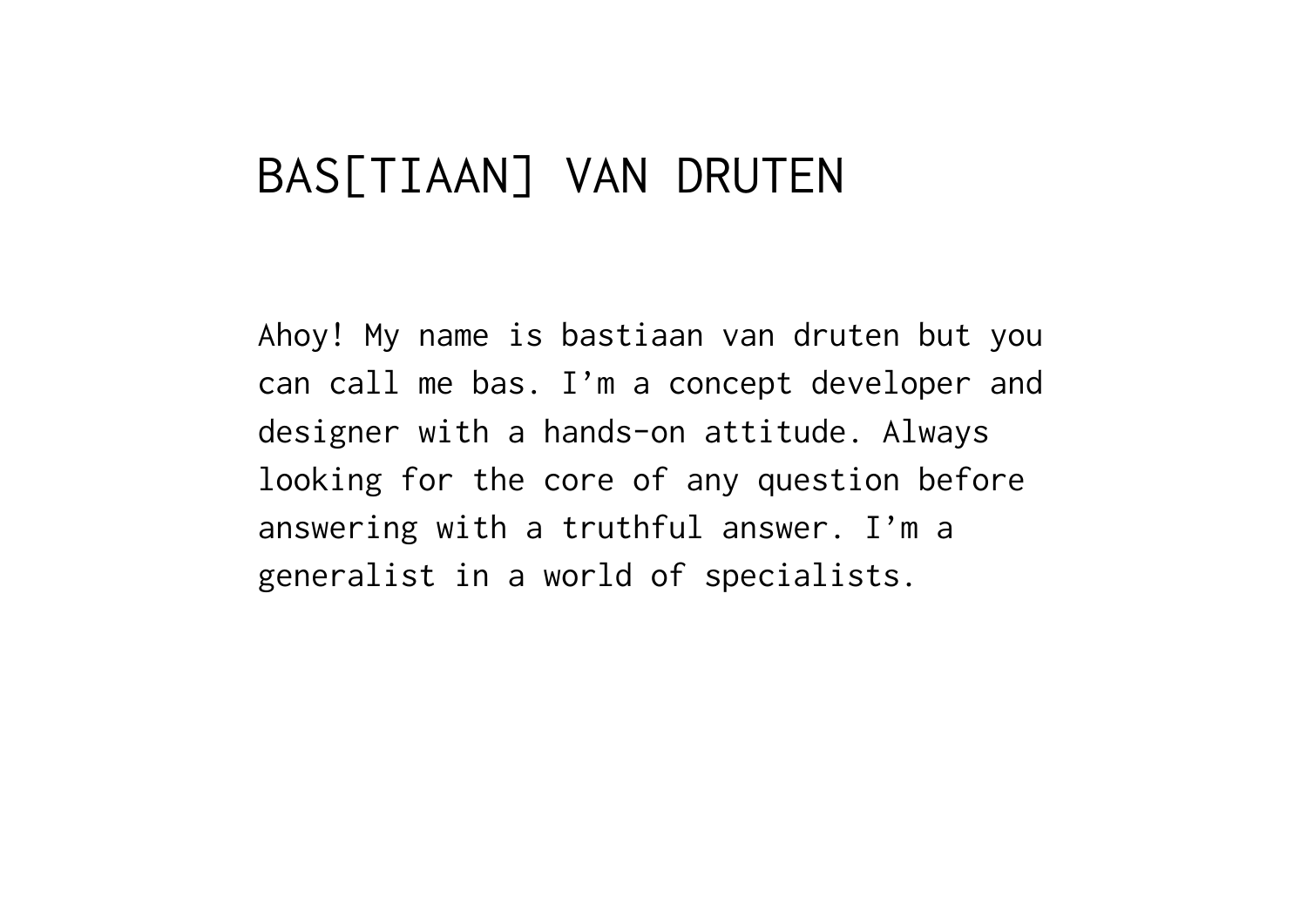### personal summary

#### personal data:

bas{tiaan} van druten 9 august 1985, Vlijmen, the Netherlands [hallo@bastiaanvandruten.com](mailto:hallo%40bastiaanvandruten.com?subject=bastiaan%20van%20druten%20english%20cv) +31 6 811325 62 Utrecht

After 2 different schools, 5 years of study, a Bachelor of Arts and 1 year of work experience as a graphic- / web designer I found out I was not done learning. During this short work experience I found that my colleagues knew a lot more about typography and the world of Art & Design than me. So I picked up another bachelor degree of Design from the Royal Academy of Arts 3 years later. During this 3 years I focused on typography and figuring out where my place was in the world of design.

After seeing my graduation show at the Royal Academy of Arts a fellow student told me I was a generalist in a world of specialists. He was right. I want to do it all; concepts, visualizations, identities, installations, websites, everything that design can throw at me.

So from 2012 I started my own business trading under bastiaan van druten, working as a freelance designer/concept developer. Since, I've worked on a wide range of projects from light installation through to websites. For small creative entrepreneurs to big international recognized clients. After a couple of year as a freelancer I started focusing more on concept development and webdesign. One concept which I spent a lot of my time on is Woody Skateboards. I started this skateboard brand in 2014 to satisfy my urge to create concrete things made of wood. For this brand I fulfilled the role of concept / web developer, product designer, marketeer and woodworker.

At the same time I have been working part time for Engagement Media & Studio Broekhuizen as a graphic / web designer where I've developed most of my web development skills. At Engagement Media & Studio Broekhuizen I designed everything from corporate identities to websites, hand coded websites and fulfilled the role of online content producer.

I am constantly looking for new opportunities to work alongside others who share the same passion and drive I have for design, typography and great concepts. Now a new adventure is commencing in New Zealand.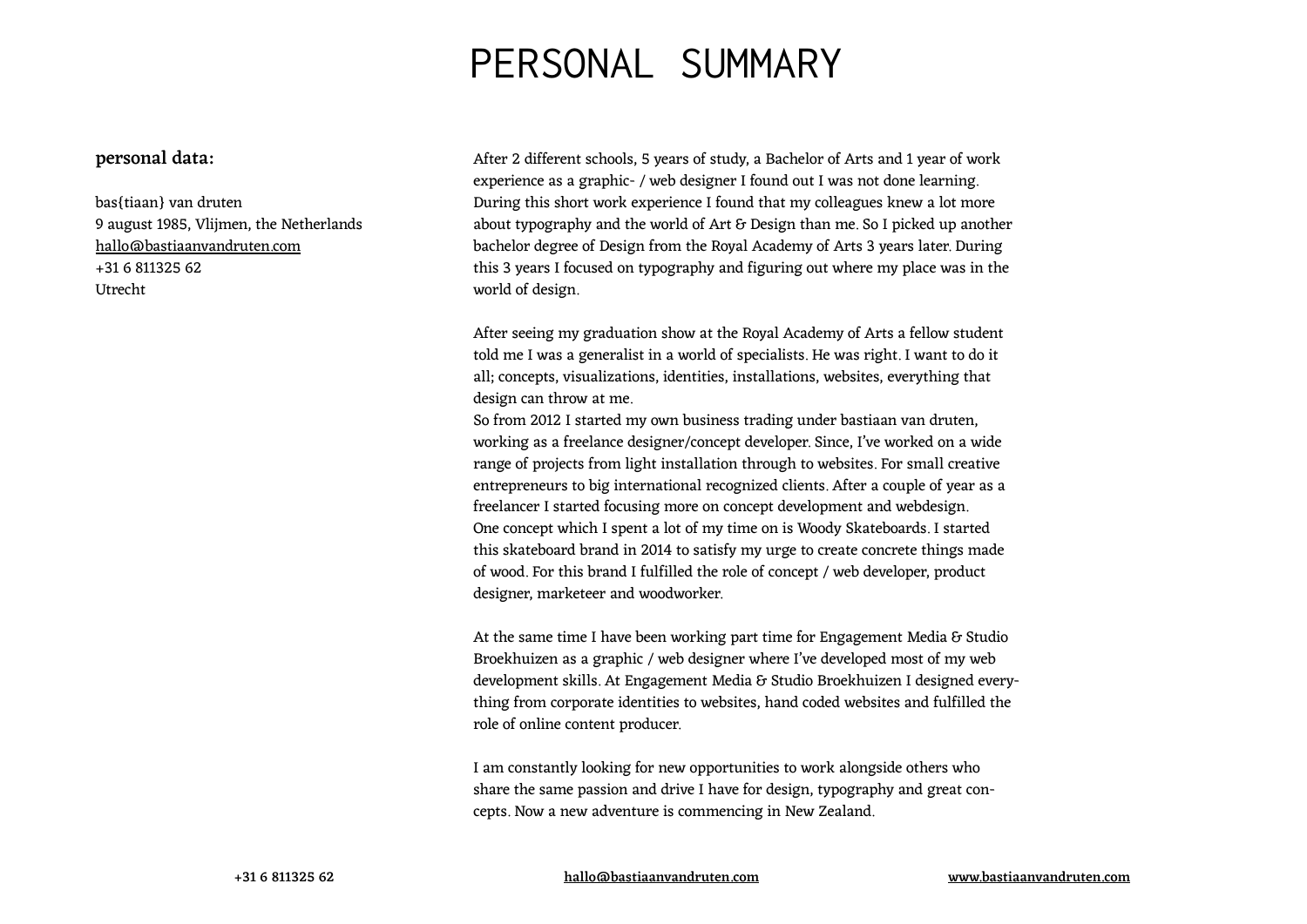## educational history

DR. MOLLERGOLLEGE - Higher professional education

Graduated in 2002

Sintlucas - Secondary vocational education

Multi media design Graduated in 2006

### UNIVERSITY OF LINCOLN - Bachelor of Arts

Graphic design Graduated in 2007

### Royal Academy of arts - Bachelor of Design

Graphic- & Typographic design Graduated in 2011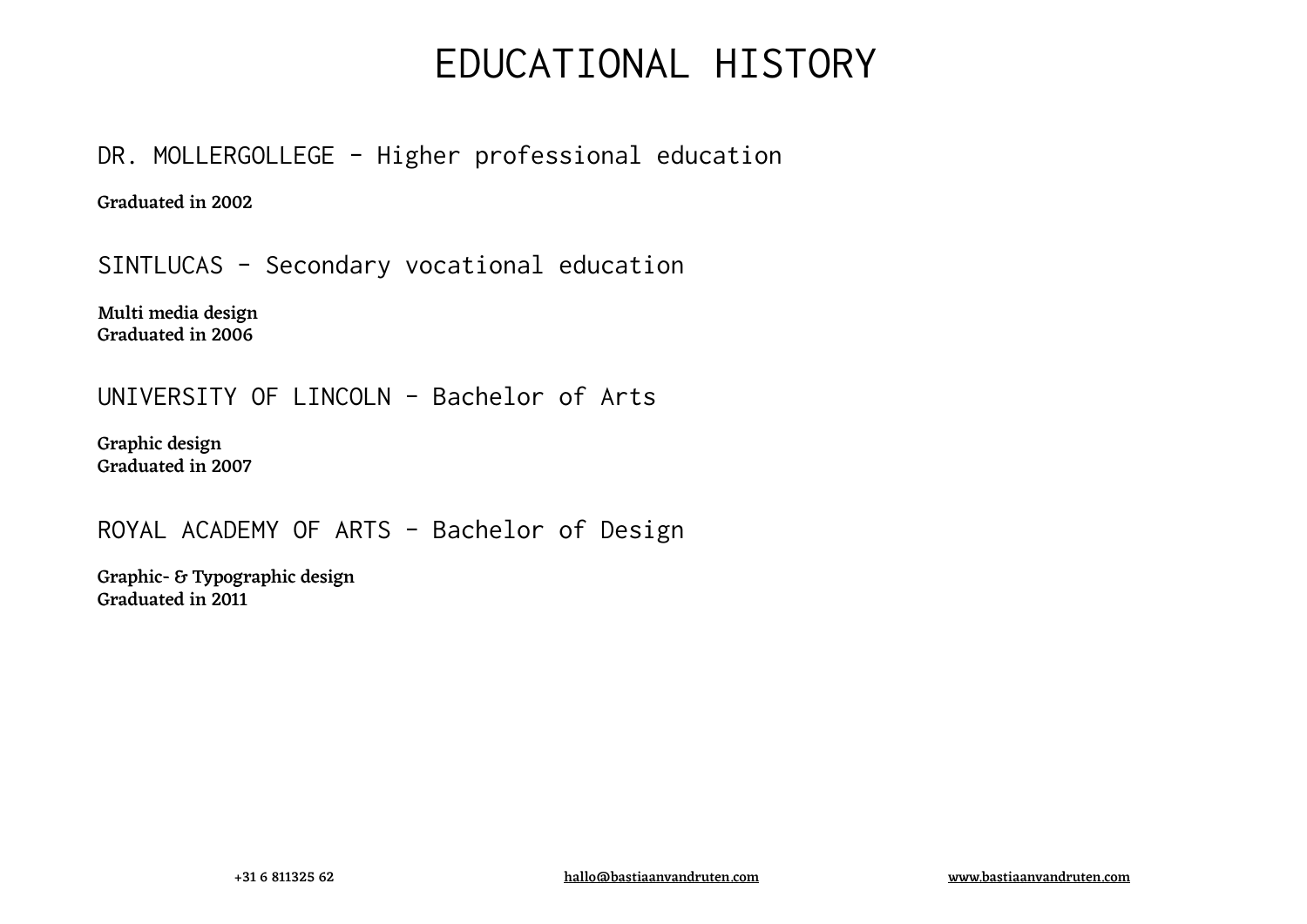### RAPID SUGAR - graphic- / web designer

### October 2007 - June 2008 rapidsugar.nl

Rapidsugar (at the time) is a leading direct (e-mail) marketing agency from Amsterdam where I started as a junior designer. This was the perfect position for me to start off my career. Working in a small team, consisting of one other designer and an art director, on mostly emails, microsites and campaign websites. Brandguides were leading as I worked for big international brands like: Tomtom, Microsoft, Postbank and Le Coq Sportif.

#### During my time at Rapidsugar I:

- Created concepts for campaign websites and emails for different clients during brainstorm sessions with the design team.
- Transformed concepts into designs which were pitched to our art director.
- Presented the final designs to the client.
- Adjusted the designs to fit the brand guides perfectly.
- Took the choosen design and turned it into ready-to-code files which were sent over to our inhouse web developement team.
- Worked to a tight schedule the art director set out for me.
- Shared my knowledge, gained during the design proces, with my collegues through an inhouse wiki.
- Worked with provided brand photography
- Created (gif) animations to draw attention or lively up emails.
- Kept myself up-to-date on possiblities in email design.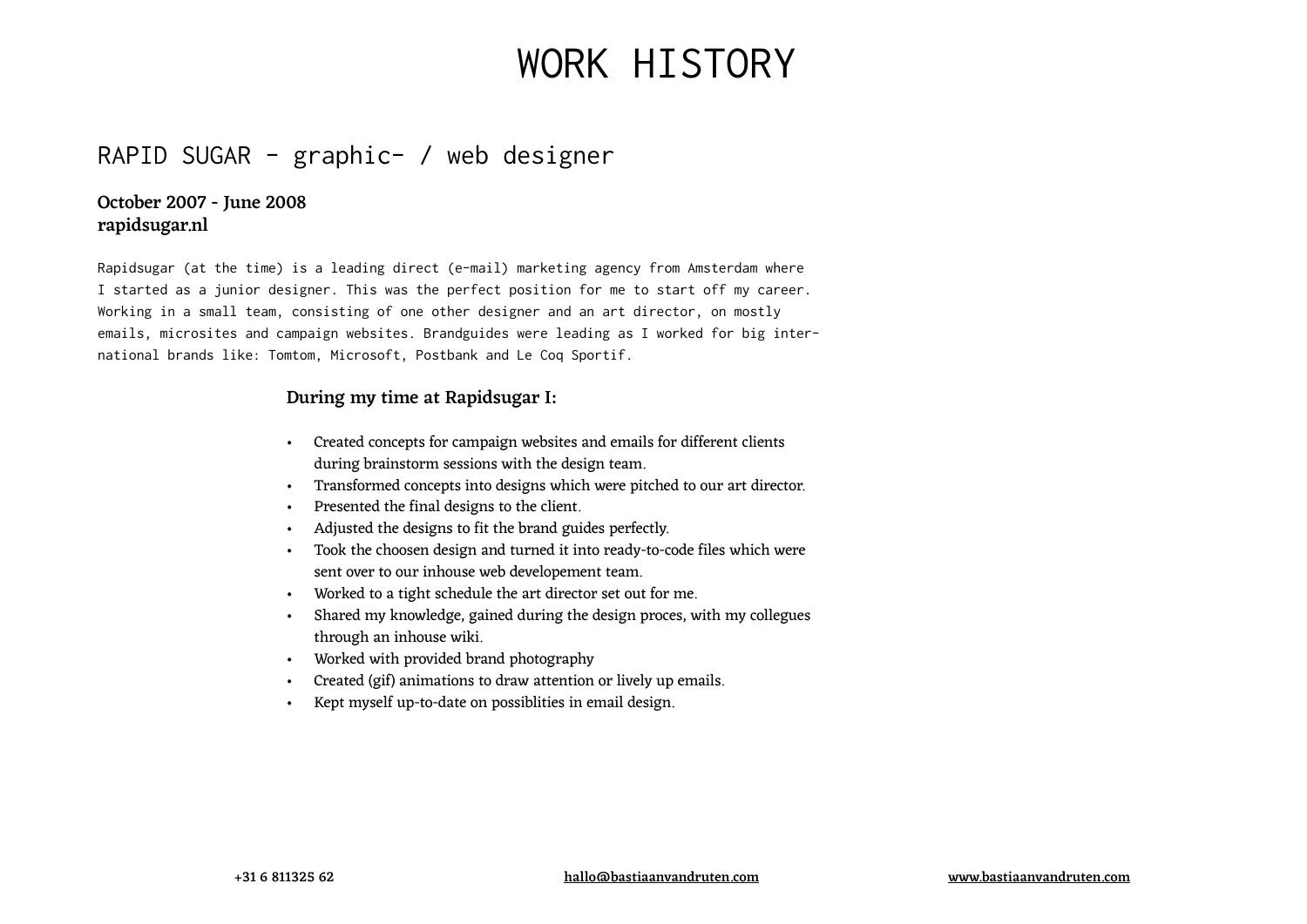### travix international - graphic- / web designer

#### October 2011 - May 2012 travix.com

Travix is a global online travel company with operations in 28 countries. At travix international I worked in a small team of two designers. The two of us were responsible for updating and (re)designing almost every Travix website. These included all the BudgetAir, Vliegwinkel and Flugladen websites in multiple languages.

#### During my time at Travix I:

- Worked pixel perfect.
- Worked in a multilangual, costum CMS system.
- Updated the offers for vliegwinkel.nl daily.
- Redesigned a new brand identity for BudgetAir.
- Implemented the new brand identity on all the BudgetAir website.
- Did art direction on BudgetAir.fr campaigns.
- Designed the mobile website for vliegwinkel.nl.
- Provided the inhouse web development team with visual input for the different websites.
- Worked together with the webdevelopment team on scrums and tickets.
- Worked to tight deadlines.
- Was resposible for visualising and displaying special offers on all the websites.
- Visually improved the vliegwinkel.nl website.
- Improved usibility of vliegwinkel.nl by analysing A/B tests.
- Did art direction on the vliegwinkel.nl tv commercial.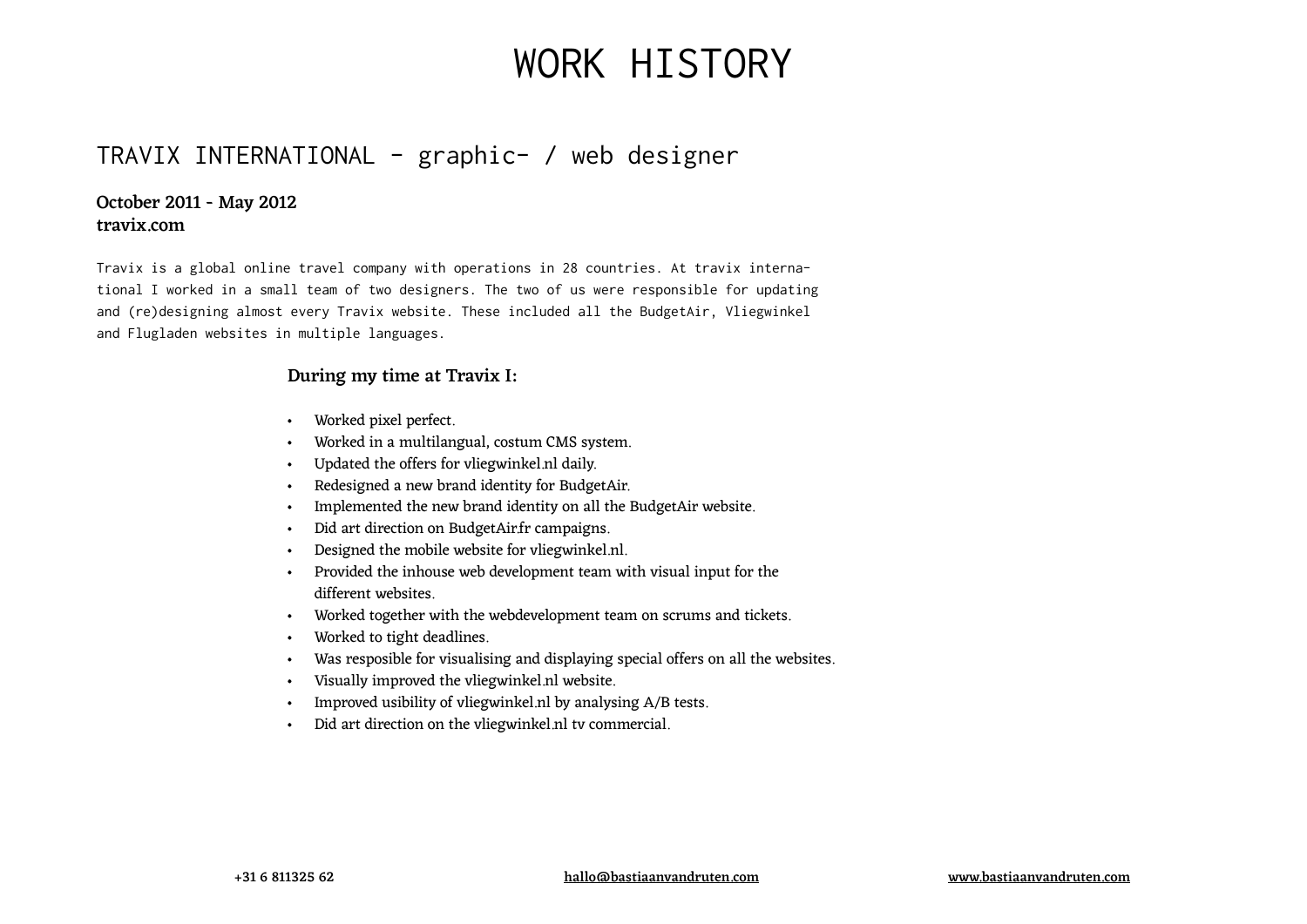### bastiaan van druten - graphic- / web designer & concept developer

#### February 2012 - present bastiaanvandruten.com

After my time at Travix I decided to start my own business. As a designer I wanted to do more concept development and more self initiated projects that satisfied my need to create. Through my business I can work on a project from beginning to end which is very satisfying.

#### As a freelance designer & concepts developer I: My clients include:

- Designed websites.
- Built custom theme's for Wordpress.
- Designed brand identities.
- Did art direction for video clips for several bands.
- Learned woodworking.
- Organized a free music festival.
- Made animations with patatos.
- Made an interactive installation for children.
- Worked together with creatives from different backgrounds.
- Unraveld the mistery of tattooing.
- Started a skateboard brand.
- Got on national television.
- Did lectures on skateboard building.
- Got my work featured in several magazines and design blogs.
- Presented my skateboards on the Dutch Design Week.
- Worked together with my girlfriend.
- Had direct contact with clients, managing all projects from initial meeting through to presentation and final dilivery of endproduct.

#### **NTSSAN**

Developed the concept for, and realized an event to launch the fully electrical Nissan Leaf in the Netherlands.

#### YOUTH FOOD MOVEMENT Developed their new website and annual report website.

#### WOODY SKATFBOARDS

Self initiated brand for which I did the concept development, graphic- & webdesign, product photography, art direction, woodworking, product development and marketing.

#### KI FTN NFW ORI FANS

Self initiated festival, inpired on the (street) music culture of New Orleans. I fulfilled the role of concept developer, art director, webdeveloper and head of production.

#### 24/7 TFANS

Did a total rebrand for this new jeans brand from initial concepts to implementing the identity to labels, buttons, rivets etcetera and their website.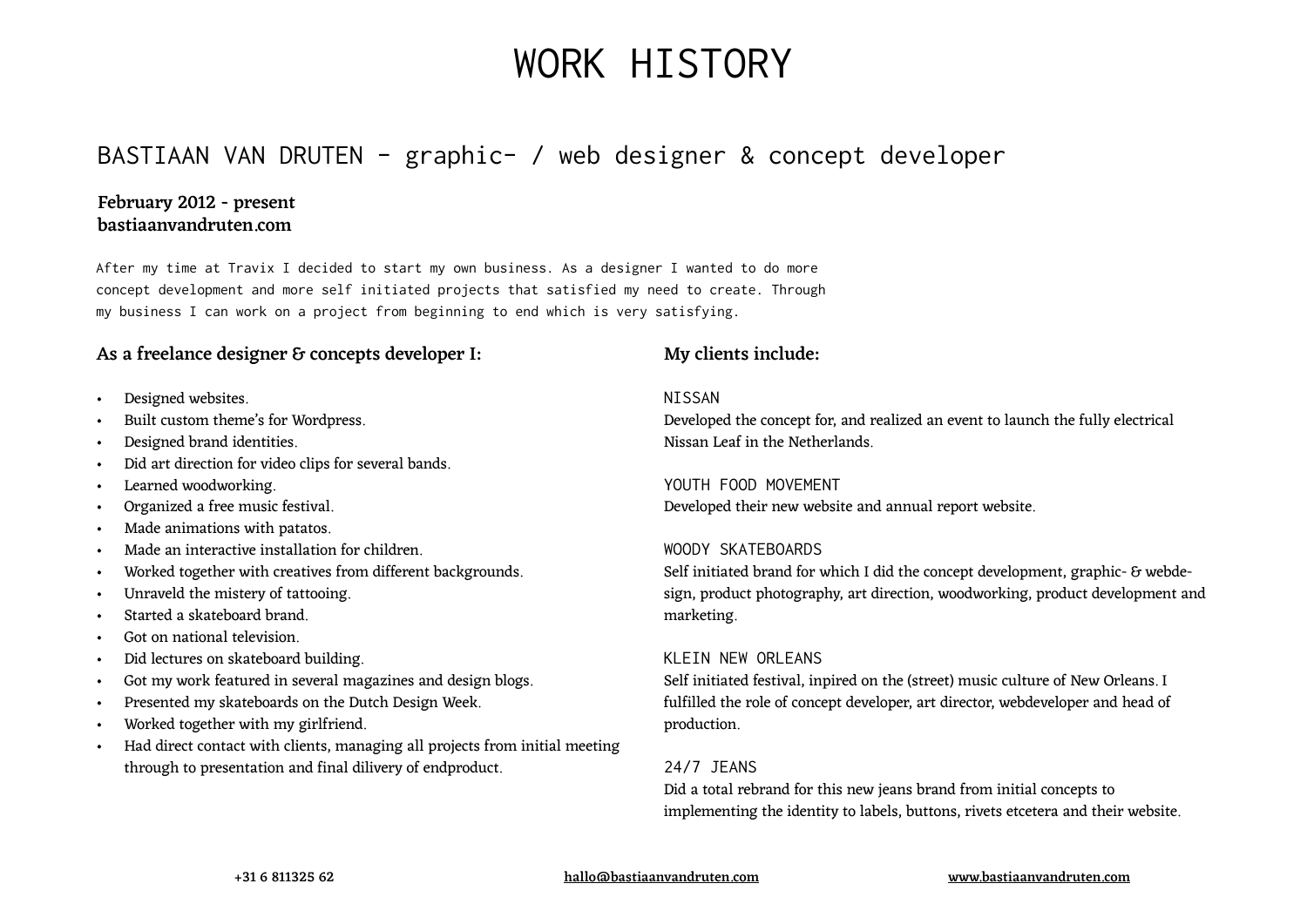### Engagement Media - graphic- / web designer

#### August 2013 - December 2015 engagementmedia.nl

From august 2013 I've devided my time between working as a freelancer and working for content marketing agency Engagement Media. As the sole designer I develop concepts and design social media content for clients like: Pink Ribbon, Hampshire hotels and Lebara (telecommunication). I also fulfill the role of webdesigner and developer for different clients.

#### During my time at Engagement Media I:

- Work on tight deadlines.
- Developed brand guide books for social media.
- Made interactive PDF's.
- Designed identities for conferences.
- Designed and coded several Wordpress websites.
- Implemented brand identities to Wordpress themes.
- Designed & built email campaigns with mailchimp.
- Managed clients.
- Taught collegues how to work with Wordpress.
- Got to understand the marketing funnel.
- Designed and made conference attributes print ready.
- Familiarize with different online content marketing tools.
- Managed my own time.
- Worked together with designers from different clients.
- Made animations for Instragram and Facebook.
- Restyled and rebuilt the corporate website of Engagement Media.
- Translated brand values to engaging posts.
- Got more than 1.2 million likes on a singel post for Pink ribbon.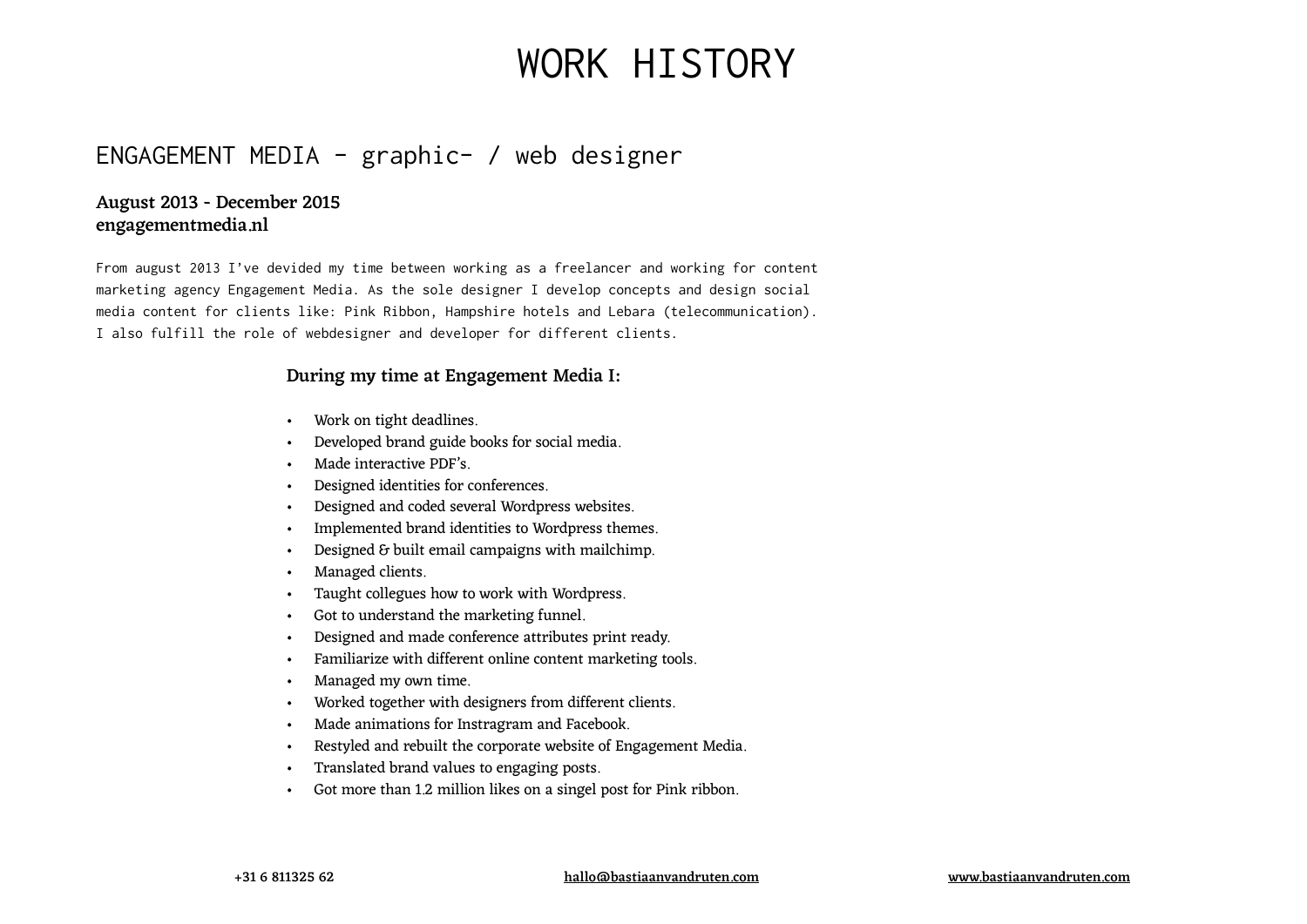### Studio broekhuizen - graphic- / web designer

### May 2015 - January 2016 studiobroekhuizen.nl/debestesocialmedia.nl

Studio Broekhuizen does social media for the Dutch film industry. As a freelance designer I transform the existing movie posters into social media designs for Twitter, Facebook, Instagram & Snapchat. For new releases that do not have an identity yet I design a new one. For debestesocialmedia.nl I design all their visual communication.

#### During my time at Studio Broekhuizen I:

- Got to understand the power of social media.
- Made viral posts
- Designed and coded websites.
- Designed visual identities for several upcoming movies.
- Worked with higly complex Photoshop files.
- Worked with very tight deadlines.
- Implemented brand identities to various social media platforms.
- Made animations for Facebook and Instagram.
- Turned international movie release posters into Dutch posters.
- Designed photoshop templates for social media posts for community managers to work with.
- Developed concepts for social media posts.